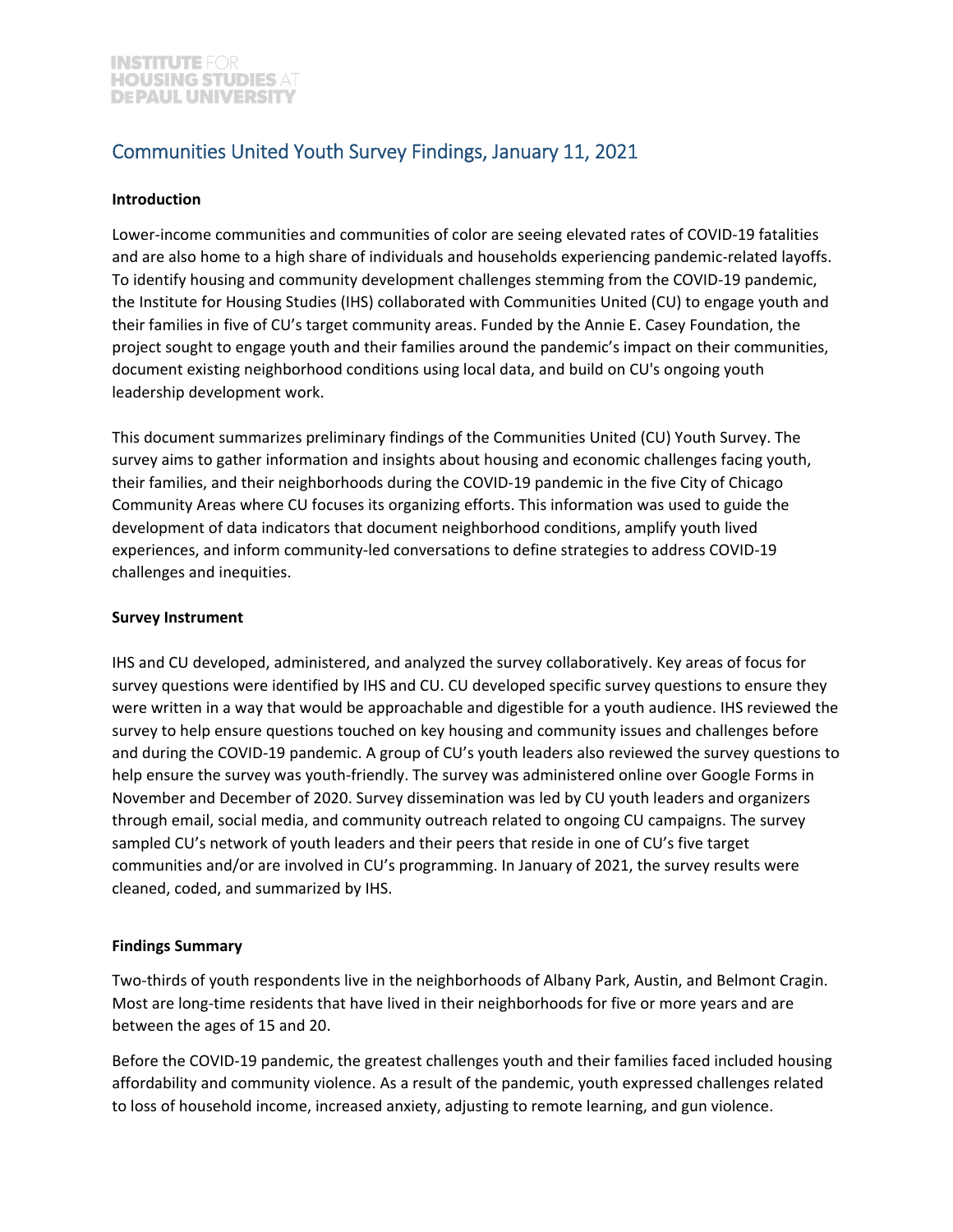In their neighborhoods, youth felt the largest disturbance during the pandemic was an increase in unemployment, increase in community violence, and loss of affordable housing options. Approximately 45 percent of respondents and their families reported that they considered moving from their current residence. Of those that have considered moving, most prefer to stay in Chicago but have considered moving to another neighborhood.

The most important resources youth consider to be missing from their communities include mental health services, job opportunities, and affordable housing. Moving forward, the top two issues youth reported that they would like to see is 1) a greater focus on is public safety and 2) improved community resources.

# Survey Responses

Responses that include percentages and number of responses are used to describe single choice and multiple‐choice questions. Responses that include only the number of responses are used to describe 'choose all that apply' multiple‐choice questions

## **Total survey responses:** 65

## **Who are the survey respondents?**

- Approximately two-thirds of youth respondents live in Albany Park, Austin, and Belmont Cragin
	- o Respondents live in **Albany Park** (24.6%, 16), **Austin** (21.5%, 14), **Belmont Cragin** (20%, 13), West Ridge (15.4%, 10), and Roseland (12.3%, 8). The remaining responses are spread across Chicago community areas and suburbs outside of CU's five target areas.
- More than half (60.9%, 39) of respondents are **longtime residents** that have lived in their communities for 10+ years (71.9%, 49 respondents have lived in their neighborhoods for 5+ years).
- 81.5%, or 53 respondents, are between the ages of **15 and 20**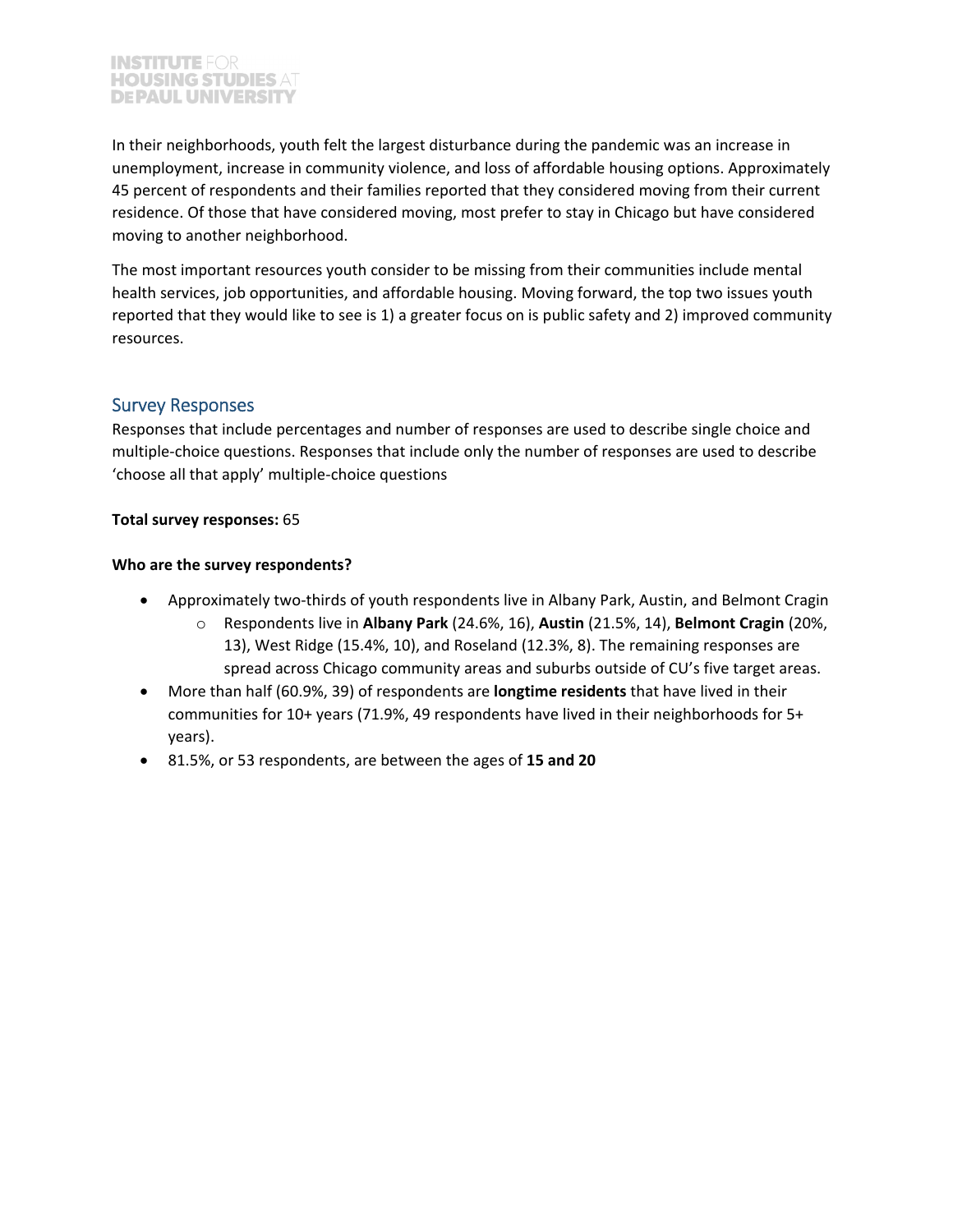



**How long have you lived in your neighborhood?**



**■ Ten or more years** ■ Two to five years ■ Five to nine years ■ Less than two years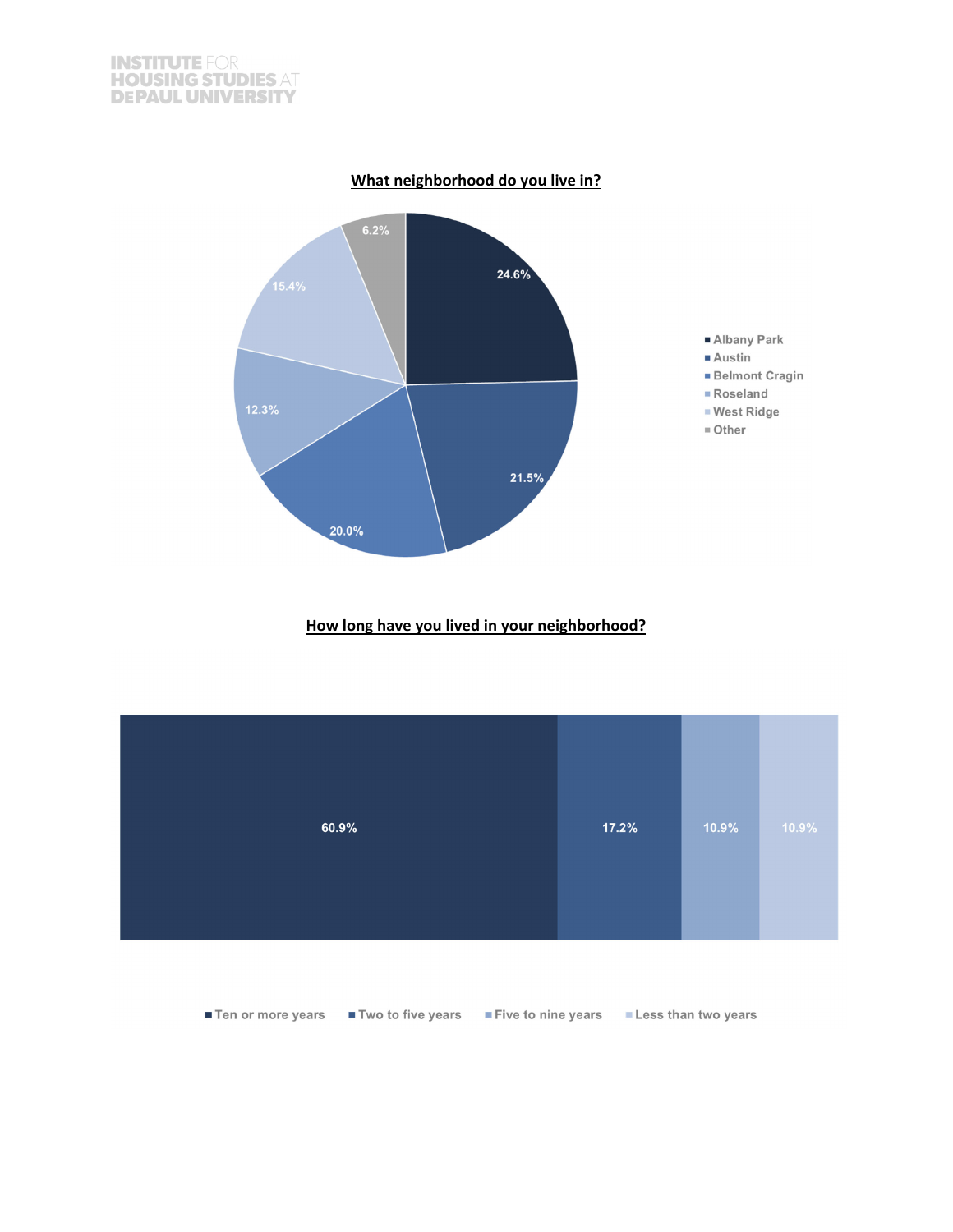## **Before the COVID‐19 pandemic, the greatest challenges youth and their families faced was:**

- Housing unaffordability, including challenges paying for rent (31 responses) and challenges paying for utility bills (27)
- Challenges paying rent 31 30 **Community violence** Challenges paying utility bills 27
- Community violence (30)

Survey Question: What are some of the ongoing challenges you, your family, or your neighborhood have been experiencing before COVID‐19?



*"A lot of people in my community, due to limited resources, can't afford the high price of living."*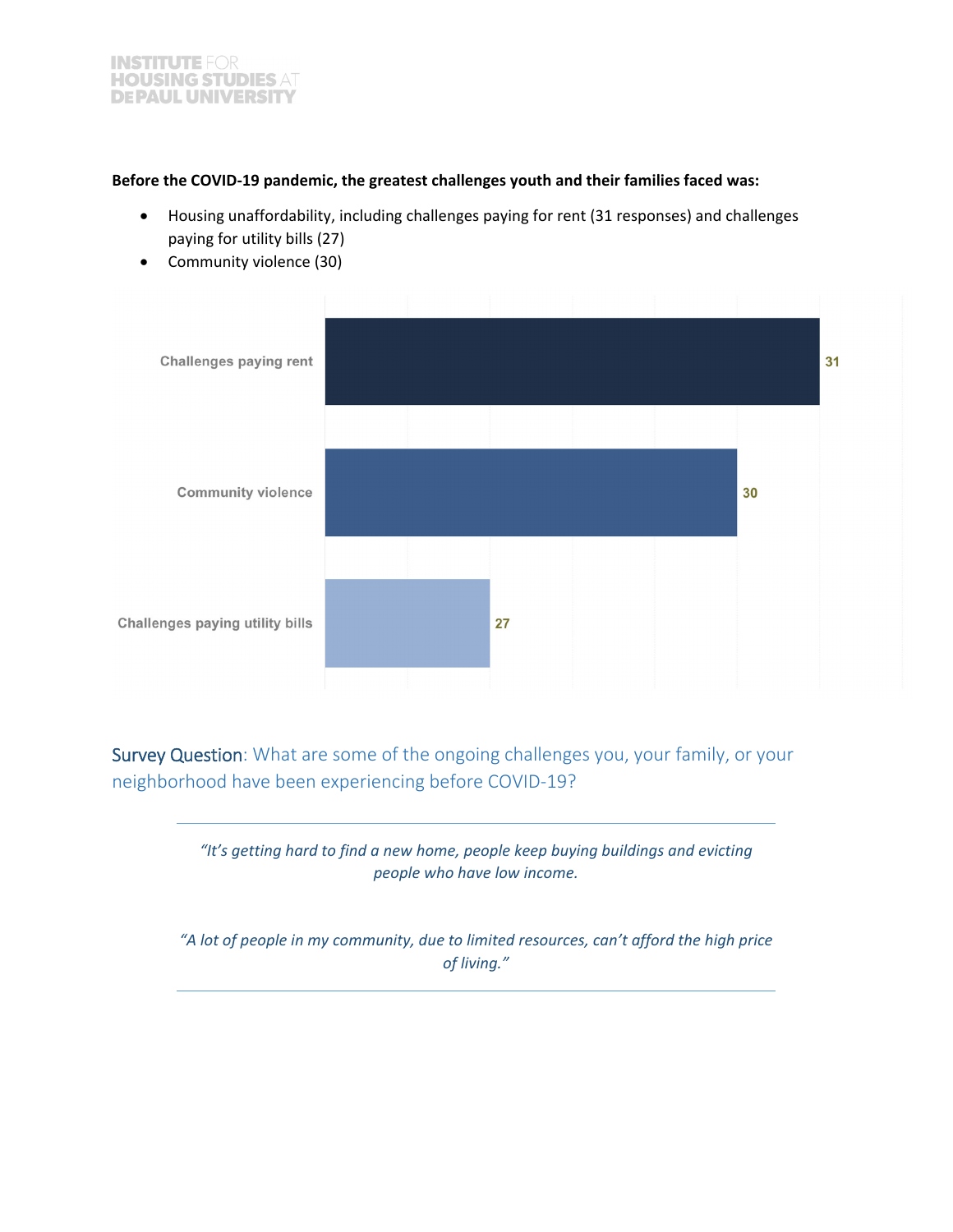#### **As a result of the pandemic, youth expressed experiencing challenges related to:**

- Loss of household income (33 responses)
- Increased anxiety due to the pandemic (33)
- Balancing remote learning and home responsibilities (28)
- Increase in gun violence (28)



Survey Question: What are some of the challenges you, your family, or friends have experienced this year as a result of COVID‐19?

> *"COVID‐19 changed a lot. Everybody who's going to school is forced to use e‐learning at home. Some families don't have Wi‐Fi. When we were at school, there was somewhere to go if you're going through something, having trouble at home, mental help and etc."*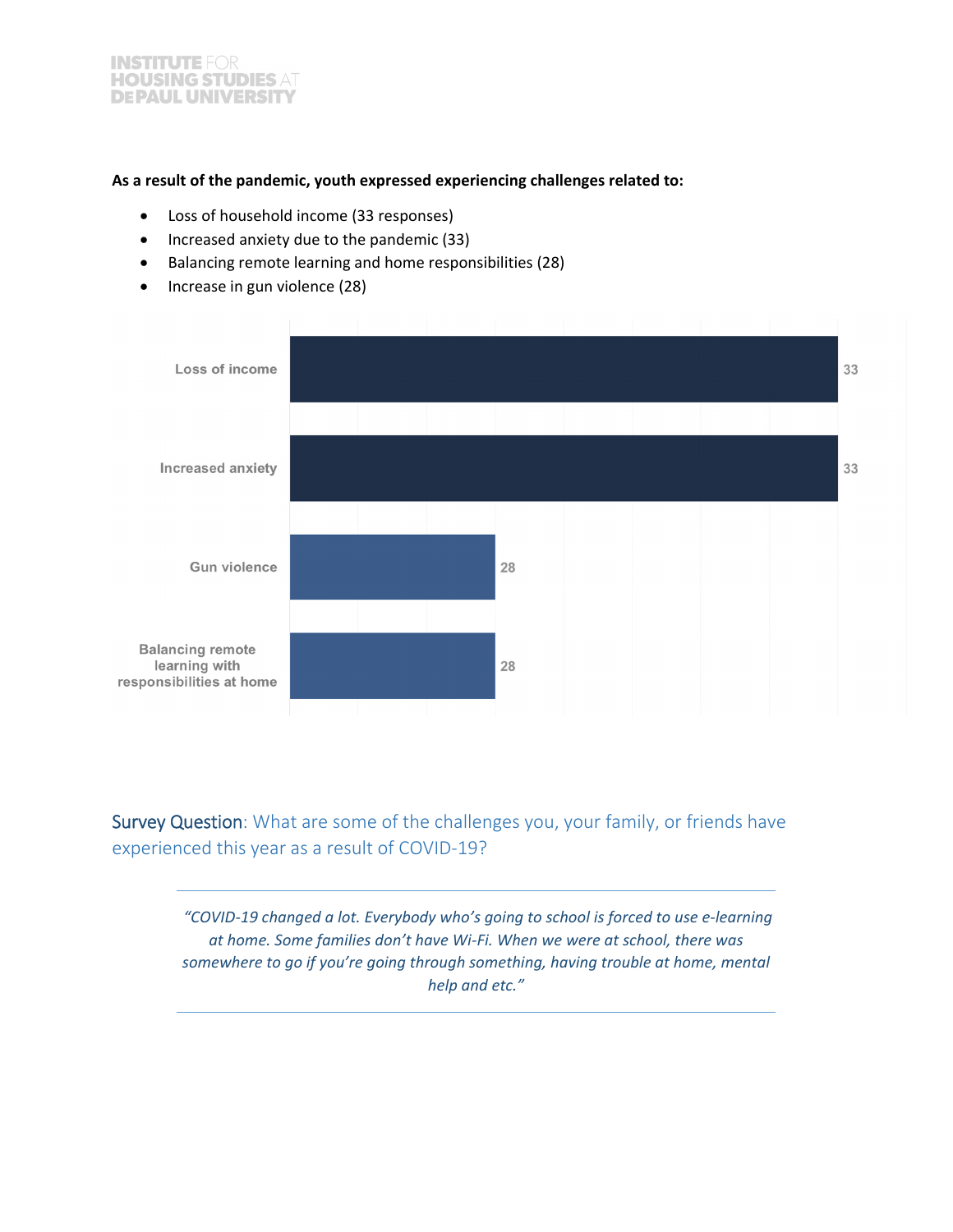**In their neighborhoods at large, youth felt the largest disturbances since the beginning of 2020 included:**

- Increase in unemployment (42 responses)
- Increase in community violence (34)
- Lack of affordable housing options (30)



**Just under half (44.6%) of respondents and their families have considered moving to another residence.** 

 Of these respondents, most have considered either moving to another neighborhood in Chicago (15 responses) followed by moving out of Illinois to another state (10).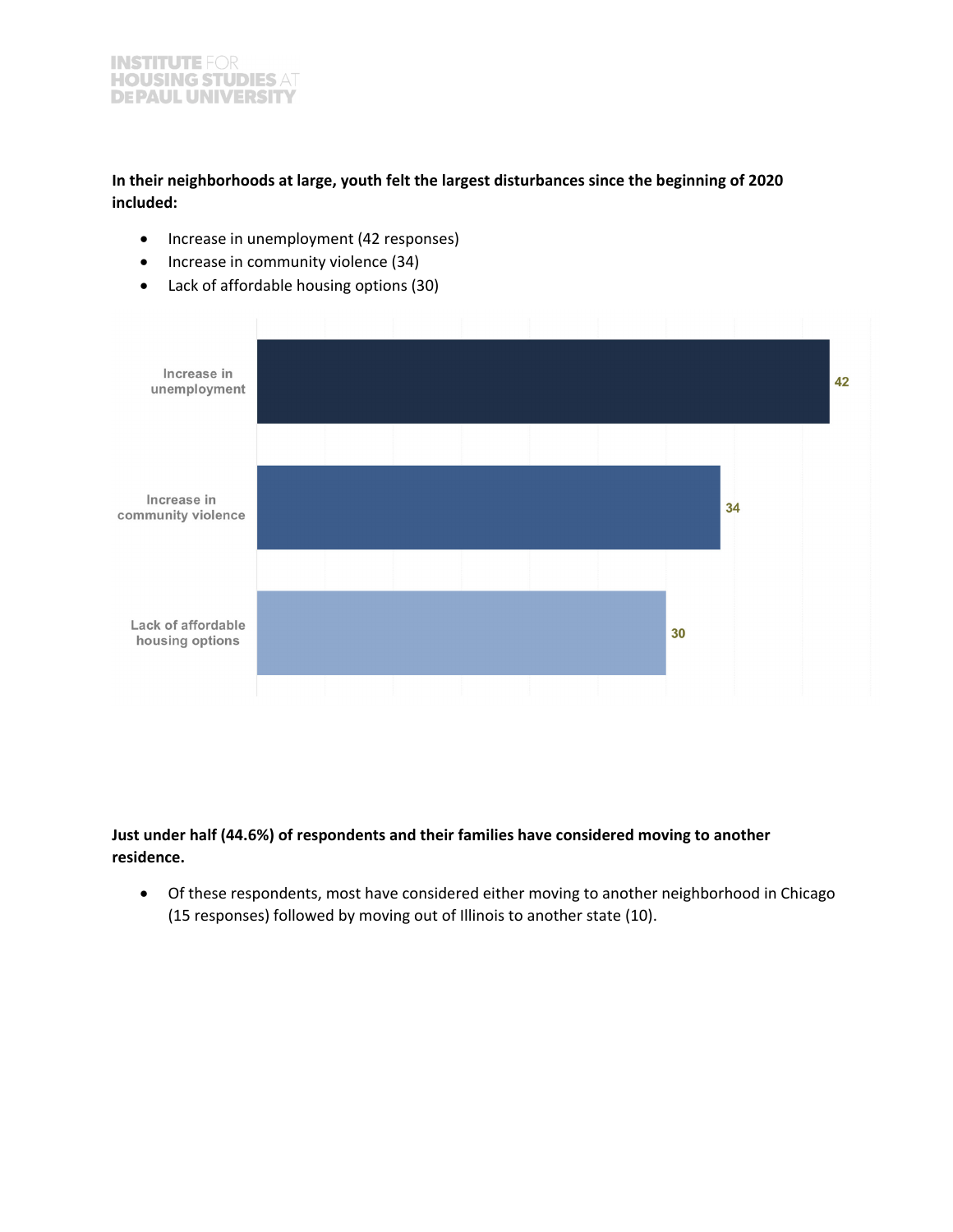## **Youth considered these resources missing the most in their communities**

- Mental health services (39 responses)
- Job opportunities for youth and adults (38)
- Affordable housing (33)